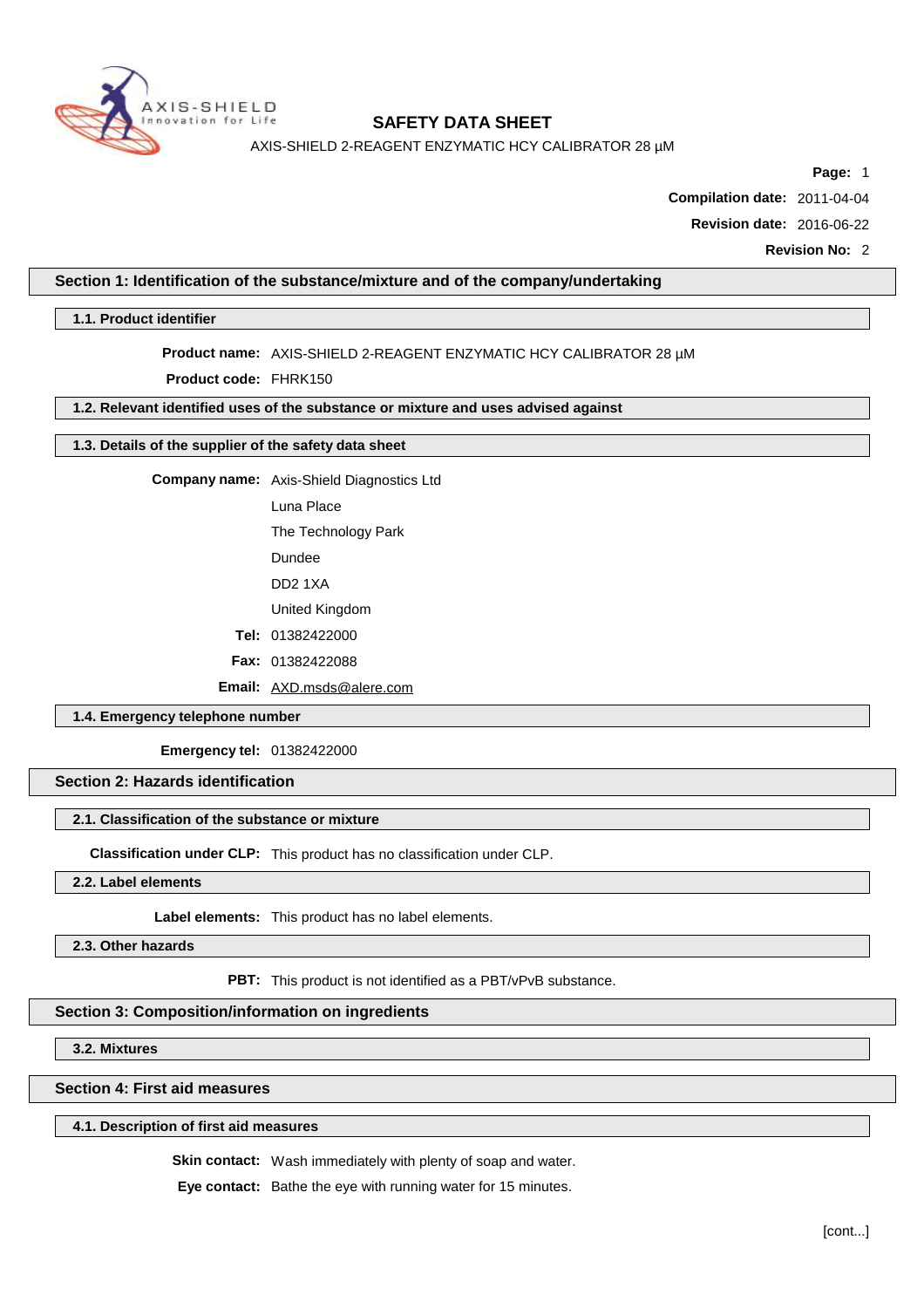### AXIS-SHIELD 2-REAGENT ENZYMATIC HCY CALIBRATOR 28 µM

**Page:** 2

**Ingestion:** Wash out mouth with water.

**Inhalation:** Consult a doctor.

### **4.2. Most important symptoms and effects, both acute and delayed**

**Skin contact:** There may be mild irritation at the site of contact.

**Eye contact:** There may be irritation and redness.

**Ingestion:** There may be irritation of the throat.

**Inhalation:** No symptoms.

#### **4.3. Indication of any immediate medical attention and special treatment needed**

**Immediate / special treatment:** Not applicable.

#### **Section 5: Fire-fighting measures**

**5.1. Extinguishing media**

**Extinguishing media:** Suitable extinguishing media for the surrounding fire should be used. Use water spray

to cool containers.

### **5.2. Special hazards arising from the substance or mixture**

**Exposure hazards:** In combustion emits toxic fumes.

#### **5.3. Advice for fire-fighters**

**Advice for fire-fighters:** Wear self-contained breathing apparatus. Wear protective clothing to prevent contact with skin and eyes.

# **Section 6: Accidental release measures**

#### **6.1. Personal precautions, protective equipment and emergency procedures**

**Personal precautions:** Refer to section 8 of SDS for personal protection details. Turn leaking containers leakside up to prevent the escape of liquid.

#### **6.2. Environmental precautions**

**Environmental precautions:** Do not discharge into drains or rivers. Contain the spillage using bunding.

#### **6.3. Methods and material for containment and cleaning up**

**Clean-up procedures:** Absorb into dry earth or sand. Transfer to a closable, labelled salvage container for

disposal by an appropriate method.

# **6.4. Reference to other sections**

**Reference to other sections:** Refer to section 8 of SDS.

# **Section 7: Handling and storage**

**7.1. Precautions for safe handling**

**Handling requirements:** Not applicable.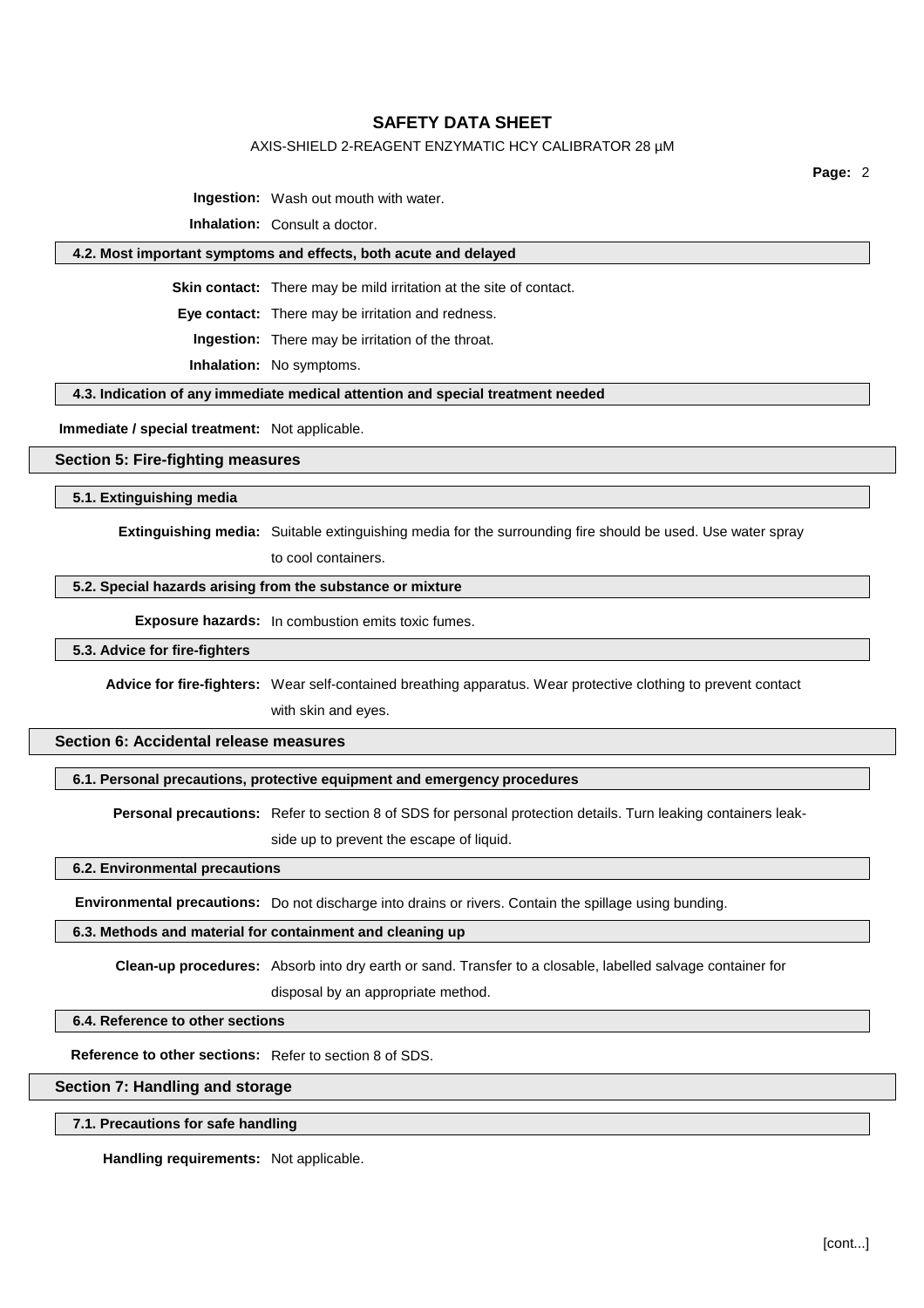### AXIS-SHIELD 2-REAGENT ENZYMATIC HCY CALIBRATOR 28 µM

**Page:** 3

#### **7.2. Conditions for safe storage, including any incompatibilities**

**Storage conditions:** 2-8°C. Keep container tightly closed.

**Suitable packaging:** Must only be kept in original packaging.

#### **7.3. Specific end use(s)**

**Specific end use(s):** No data available.

### **Section 8: Exposure controls/personal protection**

### **8.1. Control parameters**

**Workplace exposure limits:** No data available.

### **DNEL/PNEC Values**

**DNEL / PNEC** No data available.

### **8.2. Exposure controls**

**Engineering measures:** Not applicable.

**Respiratory protection:** Respiratory protection not required.

**Hand protection:** Protective gloves.

**Eye protection:** Safety glasses. Ensure eye bath is to hand.

**Skin protection:** Protective clothing.

**Environmental:** Not applicable.

## **Section 9: Physical and chemical properties**

**9.1. Information on basic physical and chemical properties**

| State: | Liquid |
|--------|--------|
|--------|--------|

**Colour:** Colourless **Odour:** Odourless

**Relative density:** 0.996 **pH:** Approx. 2.2

**9.2. Other information**

**Other information:** No data available.

### **Section 10: Stability and reactivity**

**10.1. Reactivity**

**Reactivity:** \* Stable under recommended transport or storage conditions.

**10.2. Chemical stability**

**Chemical stability:** Stable under normal conditions.

# **10.3. Possibility of hazardous reactions**

**Hazardous reactions:** \* Hazardous reactions will not occur under normal transport or storage conditions.

Decomposition may occur on exposure to conditions or materials listed below.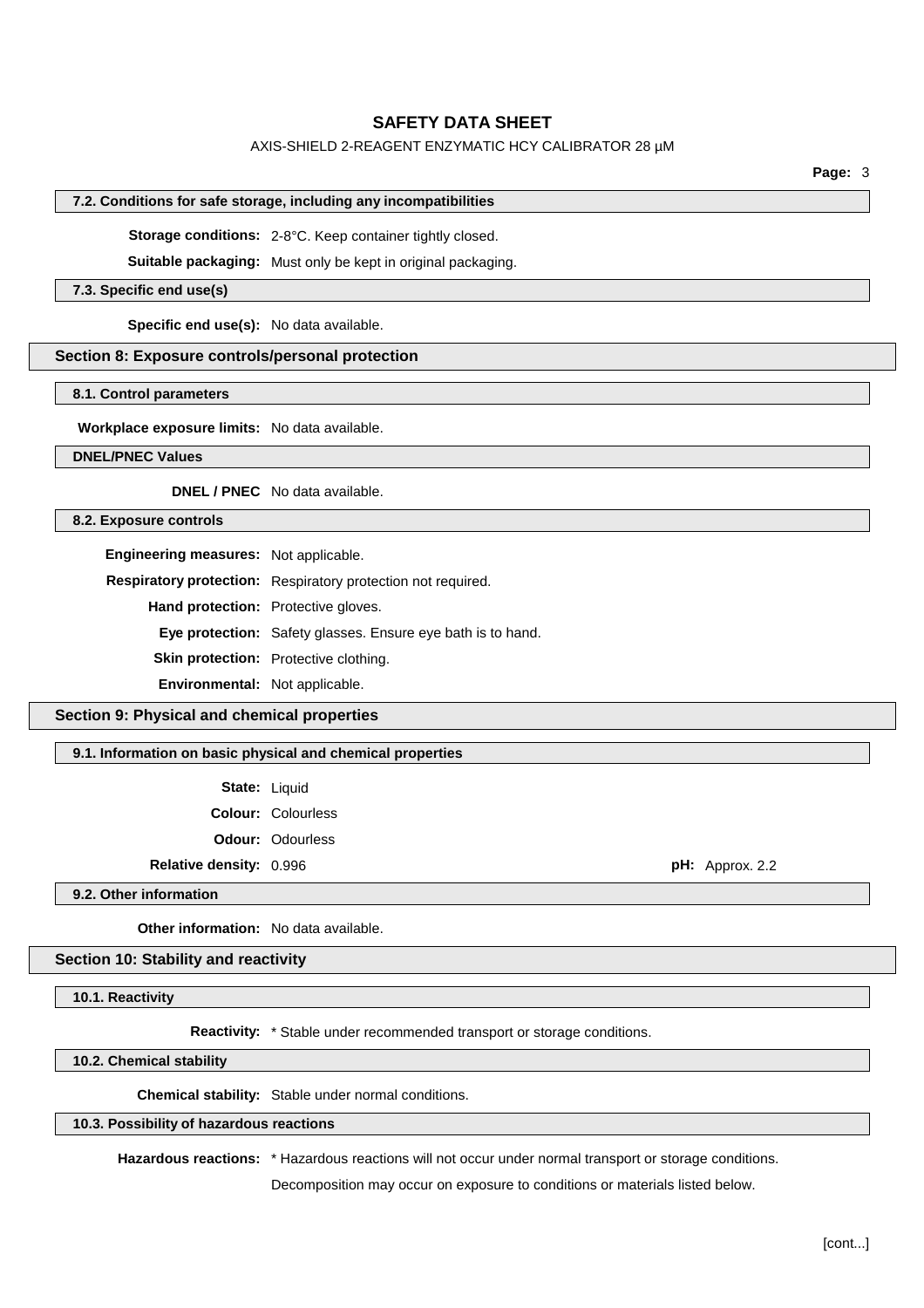### AXIS-SHIELD 2-REAGENT ENZYMATIC HCY CALIBRATOR 28 µM

**Page:** 4

#### **10.4. Conditions to avoid**

**Conditions to avoid:** Heat.

### **10.5. Incompatible materials**

**Materials to avoid:** Strong oxidising agents. Strong acids.

# **10.6. Hazardous decomposition products**

**Haz. decomp. products:** In combustion emits toxic fumes.

#### **Section 11: Toxicological information**

**11.1. Information on toxicological effects**

**Toxicity values:** No data available.

#### **Symptoms / routes of exposure**

**Skin contact:** There may be mild irritation at the site of contact.

**Eye contact:** There may be irritation and redness.

**Ingestion:** There may be irritation of the throat.

**Inhalation:** No symptoms.

# **Section 12: Ecological information**

#### **12.1. Toxicity**

**Ecotoxicity values:** No data available.

### **12.2. Persistence and degradability**

**Persistence and degradability:** No data available.

**12.3. Bioaccumulative potential**

**Bioaccumulative potential:** No data available.

**12.4. Mobility in soil**

**Mobility:** Readily absorbed into soil.

# **12.5. Results of PBT and vPvB assessment**

**PBT identification:** This product is not identified as a PBT/vPvB substance.

**12.6. Other adverse effects**

**Other adverse effects:** No data available.

#### **Section 13: Disposal considerations**

# **13.1. Waste treatment methods**

**Disposal operations:** Transfer to a suitable container and arrange for collection by specialised disposal

company.

**Recovery operations:** Not applicable.

**Waste code number:** 18 01 07